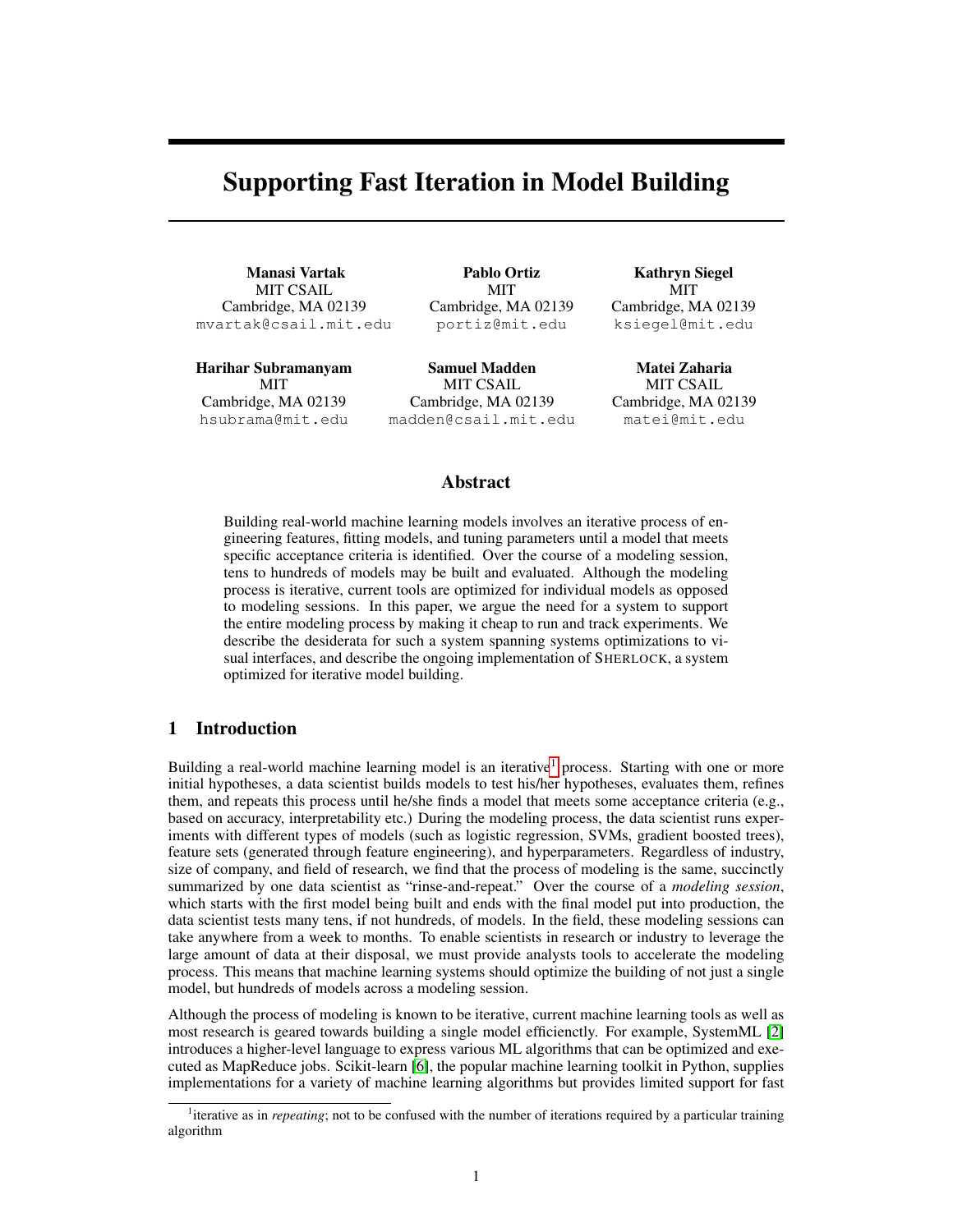iteration. MLlib and Spark ML [\[5\]](#page-4-1) provide similar functionality for Apache Spark. Systems such as GraphLab [\[4\]](#page-4-2) provide efficient, parallel implementations of various machine learning algorithms, while commercial systems such as AzureML provide packaged implementations of various algorithms and feature extraction techniques. Recently, some work (e.g. [\[10,](#page-5-1) [9\]](#page-5-2)) has started to look at how database techniques may be used to speed up machine learning. Similar in motivation, also, is recent work such as [\[8\]](#page-5-3) on supporting iterative probabilistic programming through an IDE. With respect to supporting modeling sessions, however, current tools suffer from the following limitations:

- For the most part, exploration of models takes place *sequentially*. Data scientists must write (repeated) imperative code to explore models one after another.
- Since training of a single model can take anywhere from many minutes to overnight runs, sequential exploration multiplicatively prolongs the time required to build an acceptable model.
- Without a history of previously trained models, each model must be trained from scratch, wasting computation and increasing response times.
- In the absence of history, comparison between models becomes challenging and requires the data scientist to write special-purpose code.
- There is no way to quickly evaluate the impact of changes to models, making experimentation expensive in terms of computation as well as time.

In view of these drawbacks, we believe that building a machine learning system that *treats model iteration as a first-class citizen* and provides tooling to support modeling sessions can help data scientists quickly perform experiments and arrive at usable models.

Our contributions with this paper are three-fold. (1) We argue that while optimizing individual model training is important, usage patterns suggest that supporting modeling sessions can magnify the gains obtained by faster training algorithms. (2) Towards the goal of building systems that support entire modeling sessions, we describe the requirements from such a system and challenges associated with building it. (3) We describe the design and initial implementation of SHERLOCK, a machine learning system we are building to enable fast, iterative modeling.

# 2 Desiderata for a System Optimized for Modeling Sessions

Iteration in the context of modeling involves building models that are variations of one another with respect to types of algorithms, feature sets, and hyperparameters. Since a modeling session involves the building of many tens to hundreds of models, the primary goals of a system optimized for iteration are two fold: (a) make it cheap to run modeling experiments (with respect to time and computation), and (b) provide means to manage the process by tracking experiments and allowing meta-analyses. Specifically, a system optimized for iteration should permit the following functionality:

- 1. *Efficient Training of Multiple Models at Once.* Most ML toolkits today allow the training of a single model at a time. With external libraries, users may be able to train a handul of models in parallel. However, very few of the existing tools apply optimizations to share scans and computation across multiple models. The advantages of this functionality are obvious: instead of training models, say, with feature sets  ${A, B}$  and  ${A, B, C}$  independently, this optimization can enable related models to be trained (as well as evaluated) at the same time. While the system may pay a small price in increased latency, we expect this cost to be counterbalanced by higher throughput.
- 2. *Incremental Training and Reuse.* Most models built by analysts are variations of past ML models obtained by adding or removing features or changing hyperparameters. As a result, a system should be able to reuse information, e.g. model parameters (e.g. weight vectors), intermediate results, *most relevant* data points etc., from previously trained models to speed up training of new models. For instance, warm starts can enable a model to start from the results of a previously trained model, while boosting may be used to combine two previously trained models. Similarly, if models share a specific computationally expensive intermediate step, then storing intermediate results can speed up training of new models.
- 3. *Fast Evaluation or Shortcut Evaluation.* Since data scientists run a large number of experiments, a quick — albeit less accurate — evaluation can be sufficient for the user to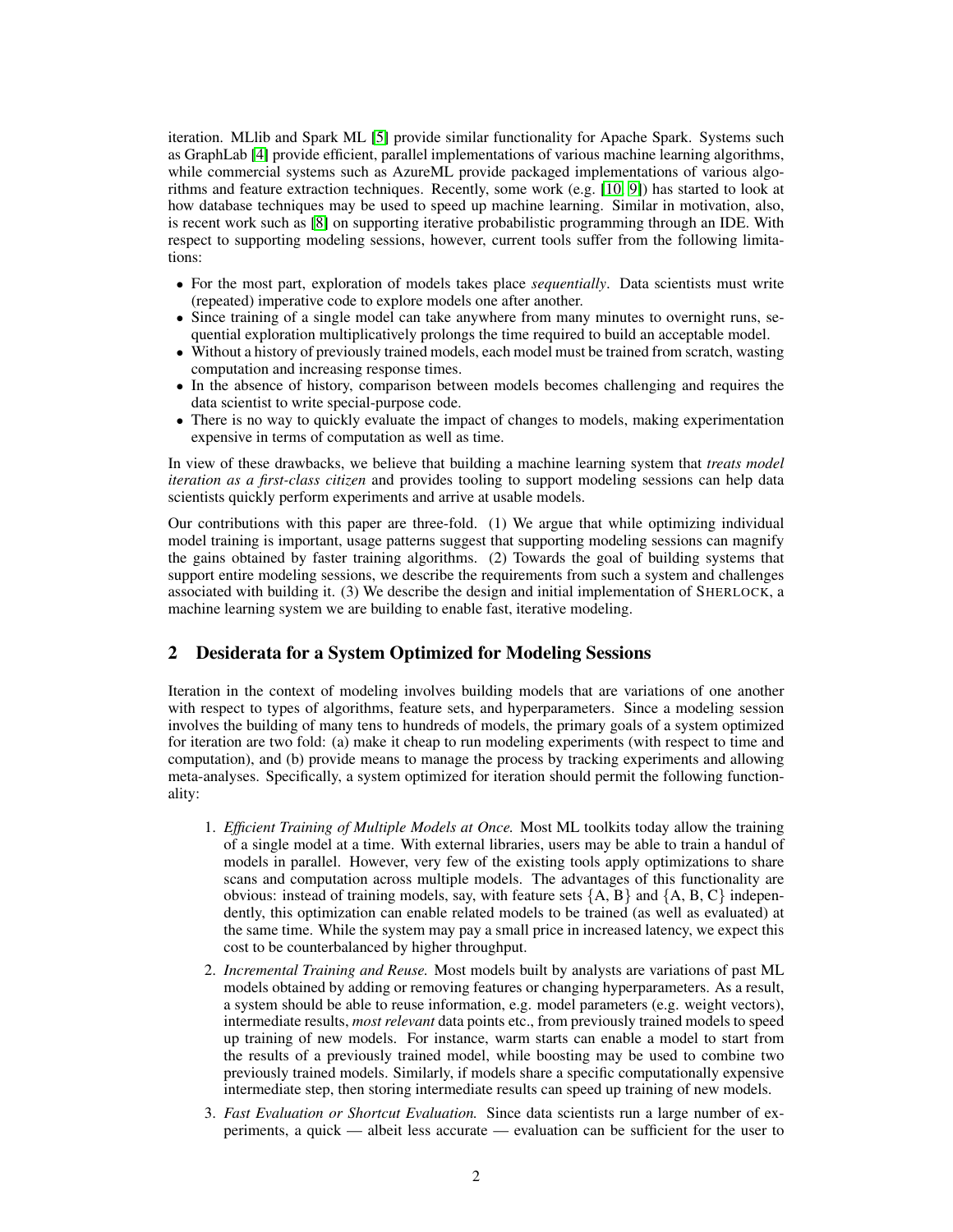determine whether to invest time in running a full experiment. As a result, an iterative system should provide the ability to quickly guage the whether a potential refinement (e.g. new feature, different parameter value) is likely to improve a model. Some techniques for supporting fast evaluation include training and testing models on samples and using analytical techniques to estimate the impact of the change.

- 4. *History and Tracking of Models.* An often ignored aspect in modeling is tracking of all the hypotheses or models tested. The use of history is three-fold: (a) history can enable better optimization while training new models, (b) it can allow the analyst to perform comparisons across models and identify patterns, and (c) with enough history, the system may be able to eventually automate some aspects of the modeling process.
- 5. *Human-in-the-Loop.* A significant part of the modeling process is the analyst's creativity, knowledge, and skill in finding patterns. To support the analyst, a machine learning system must provide means to interact with the system at different stages. For example, using history as discussed above, the system must allow the user to easily examine and compare previously built models. Similarly, for models that take a long time to train, the system must provide progress information so the user can choose to alter or pre-empt models. Finally, the system must also provide means to diagnose models and understand the results.

While the above requirements are highly desirable in a machine learning system, we must address several challenges in building such as system: (a) systems and algorithms must be adapted to train and test many models simultaneously, (b) incremental training with samples, feature sets and hyperparameters must be studied for different classes of algorithms, e.g. [\[3\]](#page-4-3), (c) as with other analytical tasks, there is a large diversity in the kinds of models that users build and therefore developing a unified optimization algorithm is challenging, and (d) building a machine learning system that keeps the user in the loop requires us to address questions related to visualization and interface design.

# 3 SHERLOCK: a System for Iterative ML

In view of the desiderata from the previous section, we now describe our design of SHERLOCK, a machine learning system that we are developing to support fast, iterative modeling. Figure [1](#page-3-0) shows the architecture for SHERLOCK. We chose to build SHERLOCK on top Spark ML [\[5\]](#page-4-1) to take advantage of existing implementations of machine learning algorithms and the parallel processing capability of Spark. However, the same techniques can be used to implement such a system on top of scikit-learn and other platforms.

Our system consists of three main components: (a) the *ModelDB* dedicated to storing history and metadata about models; (b) the *Optimizer* responsible for determining the most efficient plan for training and testing new models; and (c) the *Visual Interface* providing a real-time dashboard for the modeling session and means to inspect models. SHERLOCK also exposes two distinct APIs: the *user-facing API* provides users a set of functions to easily specify and run modeling experiments, while the *developer API* specifies the set of functions that a machine learning algorithm must support in order to enable iterative model building. We briefly describe these components in the remainder of this section.

## 3.1 ModelDB

Many of the requirements for an iterative learning system are tied to having a central repository of models both for tracking modeling experiments and for reusing previous computation. The central repository in SHERLOCK is called ModelDB. ModelDB stores tables corresponding to model specifications (*schema* of a model), trained models, quality information (i.e. results from evaluations), and intermediate results from training models. The model specification and quality information are most relevant for performing comparisons across models and finding closely related models, while intermediate results indicate computations that can be reused.

#### 3.2 Optimizer

Given a set of model specifications, the optimizer is responsible for determining the best plan to train and test these models. There are three main cases that the optimizer supports for training: (a)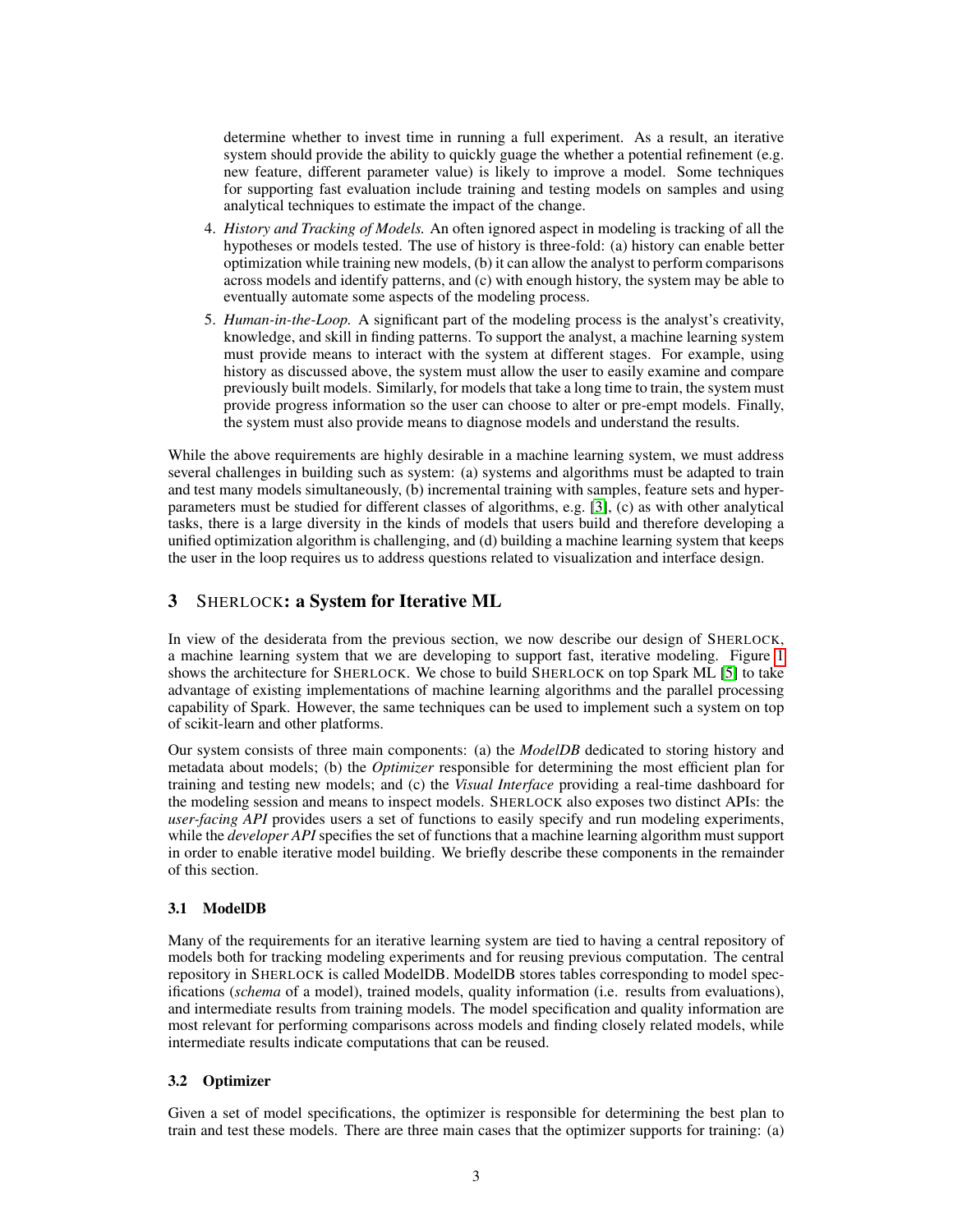<span id="page-3-0"></span>

*Figure 1:* SHERLOCK *Architecture*

training multiple models at the same time (e.g., for hyperparameter tuning), (b) training variations of models based on previously trained models (e.g., with different feature sets), and (c) incrementally training models using more data (e.g., for quick experiments or for model updates). To support each of these cases, SHERLOCK reuses techniques from databases and online machine learning including multi-query optimization [\[7\]](#page-5-4), warm starts, and model-specific techniques such as [\[3\]](#page-4-3) for incremental processing. We are also developing new techniques that can incrementally update models in response to changing features and parameters. In addition to the above techniques that focus on efficient training, the optimizer optimizes testing of models during procedures such as crossvalidation. We incorporate recent work on robust machine learning using differential privacy [\[1\]](#page-4-4) to ensure that evaluations are statistically valid. SHERLOCK explicitly exposes the tradeoff between latency of training and accuracy of the model. Where possible, SHERLOCK provides progressive information about training and testing of models so the user can choose to pre-empt models with poor performance.

#### 3.3 Visual Interface

A key requirement for an iterative learning system is to keep the analyst in the loop throughout the modeling session. The different parts of our system are tied together via a visual interface shown in Figure [2.](#page-4-5) The purpose served by the visual interface is three-fold. First, the visual interface provides a real-time dashboard (Figure [2a\)](#page-4-5) of what models are being trained at the current time. Users can view current models, examine loss characteristics, and update or prune models based on performance. Second, it provides a means to explore previous experiments stored in the ModelDB. The user can query for specific models (e.g., those with a given set of features) and use a variety of visualizations to compare different models (Figure [2b\)](#page-4-5). Last, the visual interface provides means to diagnose the performance of individual models via model-specific visualizations (e.g. Figure [2c\)](#page-4-5).

#### 3.4 SHERLOCK API

By examining typical examples of modeling workflows, we have identified two APIs, one userfacing and one developer-oriented, that capture key pieces of functionality for iterative modeling. The goal of the user-facing API is to make it easy to specify and run a large number of modeling experiments. For instance, with createSpec, we make it easy for a user to specify many models in a single line of code. On the other side, we have identified a set of functions that a machine learning algorithm must support to allow iterative modeling using that algorithm. Called the developer API, this API includes functions to incrementally update models given more data, different set of parameters, and different features. Table [1](#page-4-6) shows a subset of functions from the SHERLOCK API.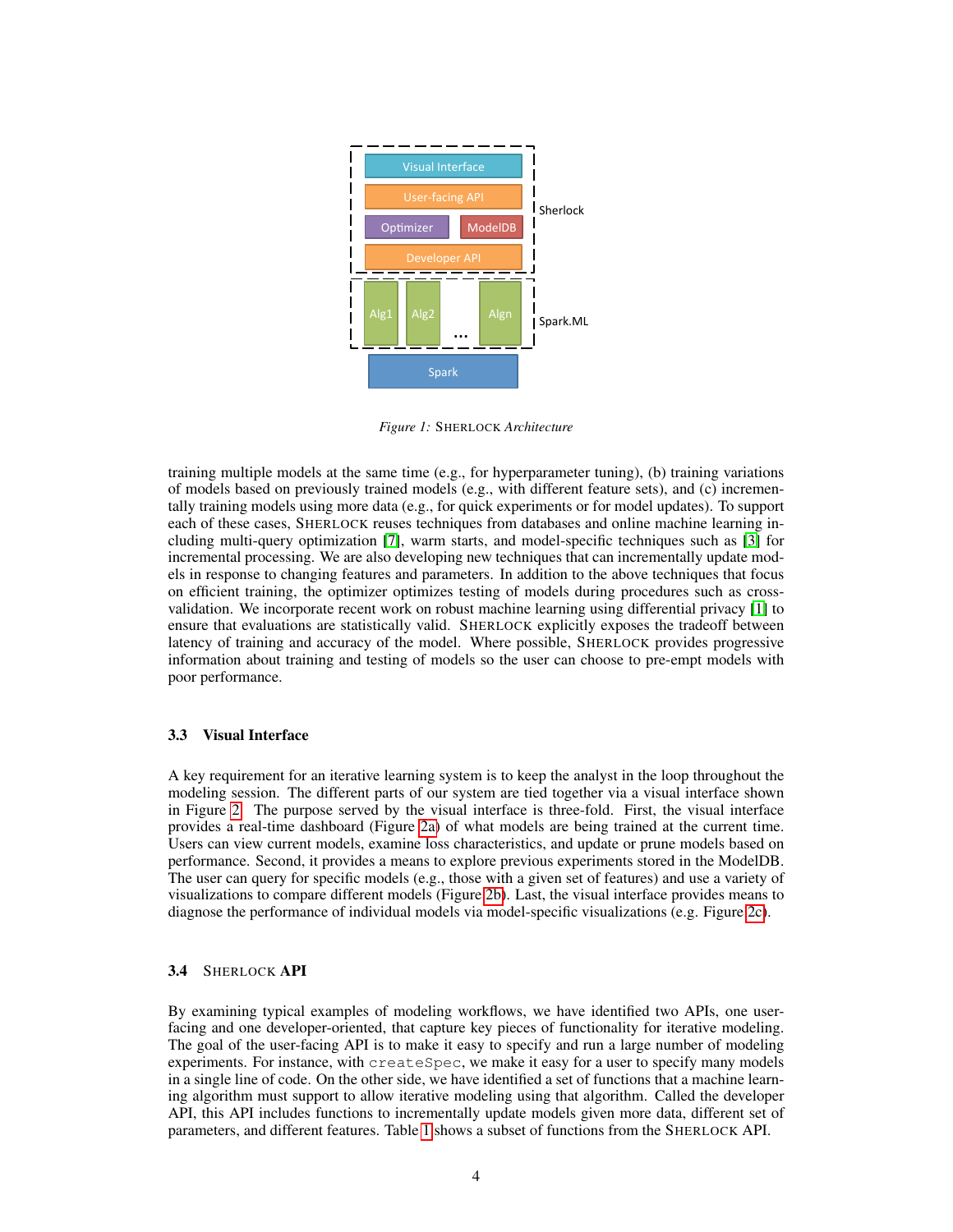<span id="page-4-5"></span>

*(a) Dashboard*

*(b) Model Comparison*

*Figure 2:* SHERLOCK *Visual Interface*

<span id="page-4-6"></span>

| Type        | Description                    | API                                                                   |
|-------------|--------------------------------|-----------------------------------------------------------------------|
| User-facing | <b>Specify Models</b>          | createSpec(modelType: String, params1=[], featureSet={})              |
|             | <b>Update Features</b>         | addFeatures(specs: Array[ModelSpec], new_features=[])                 |
|             | <b>Train Models</b>            | train(dataset: DataFrame, specs: Array[ModelSpec])                    |
|             | Cross-Validation               | cv(dataset: DataFrame, specs: Array[ModelSpec])                       |
| Developer   | Multi-model Training           | fit(dataset: DataFrame, specs: Array[ModelSpec])                      |
|             | <b>Training Model Variants</b> | fit(dataset: DataFrame, old_model: Model, new_spec: ModelSpec)        |
|             |                                | fit(dataset: DataFrame, old_model: Model, new_featureSet: FeatureSet) |
|             | Incremental Training           | fit(old_model: Model, new_data: DataFrame)                            |

*(c) Model Diagnosis*

*Table 1:* SHERLOCK *APIs (subset)*

## 4 Conclusion

Building real-world machine learning models is an iterative process where the user builds and evaluates a large number of models before arriving at one that meets the acceptance criteria. Current tools support efficient building only of single models as opposed to supporting the full modeling process. In this paper, we argue that while optimizing single models is important, usage patterns suggest that supporting entire modeling sessions is important and requires different tradeoffs from those used in traditional systems. We discuss the requirements that must be satisfied by an end-to-end modeling system including the ability to train many models at the same time, incremental training, and fast evaluation. As an example of an end-to-end system, we describe the design of SHERLOCK, a system currently under development. We discuss the APIs provided by our system, optimizations employed, and key system components.

## References

- <span id="page-4-4"></span>[1] C. Dwork, V. Feldman, M. Hardt, T. Pitassi, O. Reingold, and A. Roth. The reusable holdout: Preserving validity in adaptive data analysis. *Science*, 349(6248):636–638, 2015.
- <span id="page-4-0"></span>[2] A. Ghoting, R. Krishnamurthy, E. Pednault, B. Reinwald, V. Sindhwani, S. Tatikonda, Y. Tian, and S. Vaithyanathan. Systemml: Declarative machine learning on mapreduce. In *Data Engineering (ICDE), 2011 IEEE 27th International Conference on*, pages 231–242. IEEE, 2011.
- <span id="page-4-3"></span>[3] P. Laskov, C. Gehl, S. Krüger, and K.-R. Müller. Incremental support vector learning: Analysis, implementation and applications. *The Journal of Machine Learning Research*, 7:1909–1936, 2006.
- <span id="page-4-2"></span>[4] Y. Low, J. E. Gonzalez, A. Kyrola, D. Bickson, C. E. Guestrin, and J. Hellerstein. Graphlab: A new framework for parallel machine learning. *arXiv preprint arXiv:1408.2041*, 2014.
- <span id="page-4-1"></span>[5] X. Meng, J. K. Bradley, B. Yavuz, E. R. Sparks, S. Venkataraman, D. Liu, J. Freeman, D. B. Tsai, M. Amde, S. Owen, D. Xin, R. Xin, M. J. Franklin, R. Zadeh, M. Zaharia, and A. Talwalkar. Mllib: Machine learning in apache spark. *CoRR*, abs/1505.06807, 2015.